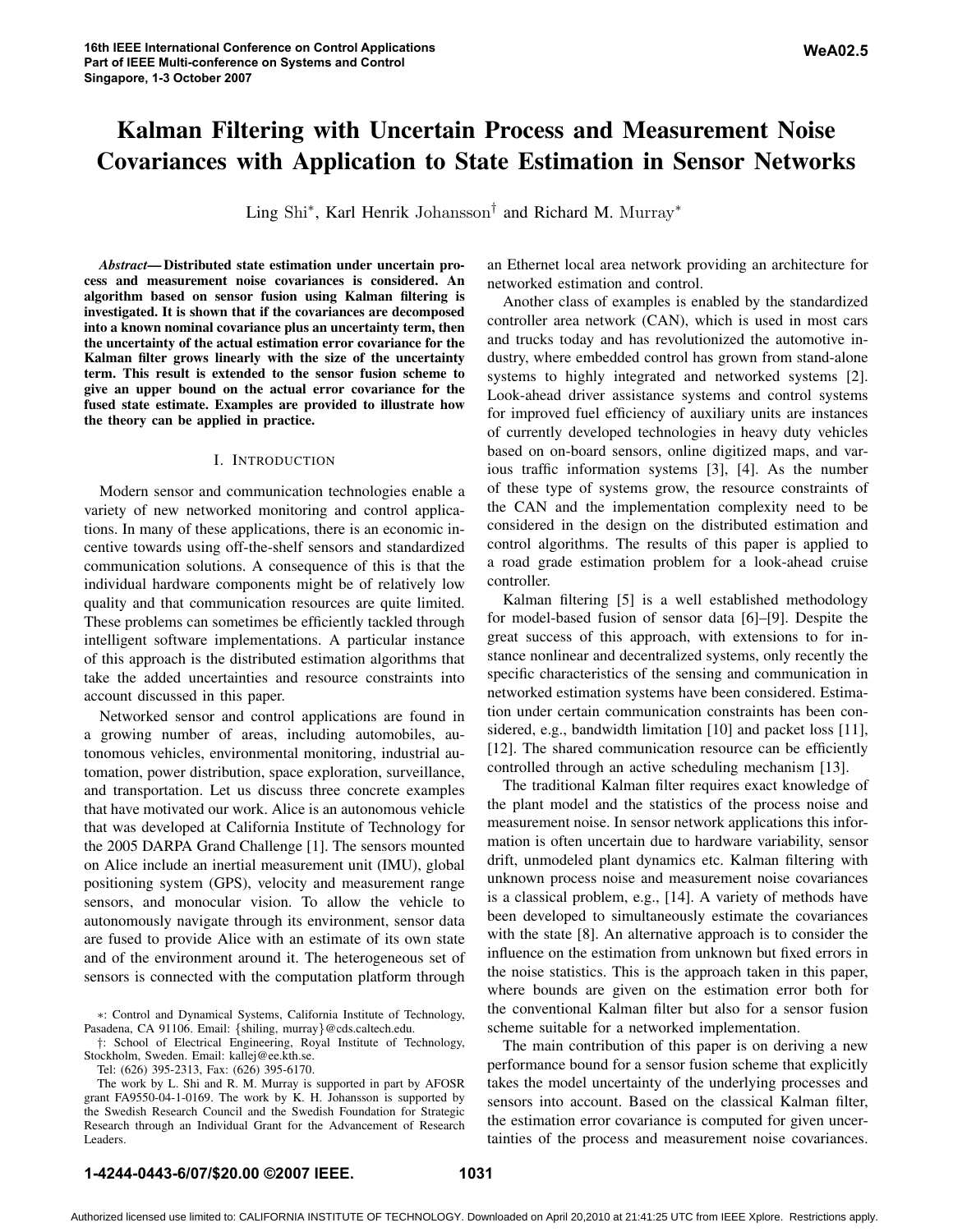

Fig. 1. Sensor fusion block diagram

It is shown that if the covariances are decomposed into a known nominal covariance plus an uncertainty term, then the uncertainty of the actual estimation error covariance for the Kalman filter grows linearly with the size of the uncertainty term. It is also shown how these results can be extended to a networked system, where partial estimates of the plant state are fused in a central node. An upper bound on the actual error covariance for the fused state estimate is derived. Examples are provided to illustrate how the theory can be applied in practice.

The outline of the paper is as follows. The state estimation problem is formulated in Section II followed by some preliminaries on Kalman filtering in Section III. A theorem on the estimation error covariance for uncertain process and measurement noise covariances is given in Section IV. The result is utilized in Section V, where the main theorem of the paper is presented. It states the influence of the uncertain noise covariances on a commonly used sensor fusion scheme from the literature. Section VI illustrates the theory through some simulated examples of increasing complexity. The paper is concluded in Section VII.

#### II. PROBLEM SET UP

Consider a sensor network consisting of  $N \geq 1$  sensors that take measurements for the same process and send their individual estimate of the state to a remote fusion center (see Figure 1). The process dynamics is given by

$$
x_k = Ax_{k-1} + w_{k-1},
$$
 (1)

and the measurement equation of each sensor  $i$  is given by

$$
y_k^i = C_i x_k + v_k^i,\tag{2}
$$

where  $i = 1, \dots, N$ ,  $k = 1, 2, \dots$  and  $w_{k-1}, v_k^i$  are white gaussian noises with covariance matrices  $Q \geq 0$  and  $R_i > 0$ respectively. Assume

$$
Q = Q_0 + \lambda \Psi \Psi', R_i = R_{0i} + \gamma_i \Phi_i \Phi'_i,
$$

where  $Q_0 \geq 0, R_{0i} > 0$  are known, but  $\lambda \Psi \Psi'$  and  $\gamma_i \Phi_i \Phi'_i$ are unknown. Each sensor  $i$  runs a Kalman filter for generating its state estimate  $\hat{x}_k^i$  at time k with error covariance  $P_k^i$ . Those estimates and error covariances are then sent to a fusion center to obtain a final state estimate.

For each sensor  $i$ , if there is no uncertainty in the noise covariance, *i.e.*,  $\lambda \Psi \Psi' = 0$  and  $\gamma_i \Phi_i \Phi'_i = 0$ , then the Kalman filter provides an optimal estimate of the state  $x_k$ . It gives an efficient means to estimate the state of the process, in a way that minimizes the mean of the squared error.

On the other hand, if the exact noise covariance is not known, *i.e.*,  $\lambda \Psi \Psi' \neq 0$  or  $\gamma_i \Phi_i \Phi'_i \neq 0$ , it is clear that the output from the Kalman filter based on  $A, Q_0, C, R_{0i}$ , which we denote as the *computed error covariance* does not give the true error covariance.

We are interested in how the uncertainties in the process and measurement noise covariances from each individual sensor affect the fused state estimate. The estimate is unbiased but the computed error covariance will not converage to the true value. We provide bounds on the steady state value of the covariance.

We first study the one-sensor case and find the relationship between the actual error covariance and the uncertainties associated with the process and measurement noise covariances. For this part, we drop the subscript  $i$  in Equ (2) and write the measurement noise as  $v_k$  which has covariance  $R = R_0 + \gamma \Phi \Phi'$ . We then apply the result to the multiple sensor fusion problem with details in Section V.

### III. PRELIMINARIES

We briefly introduce the essence of Kalman filter in this section. Before we give the recursive equations for Kalman filter, let us first define the following quantities

$$
\hat{x}_k^- \triangleq \mathbb{E}[x_k|\mathcal{Y}_{k-1}] \tag{3}
$$

$$
e_k^- \triangleq x_k - \hat{x}_k^- \tag{4}
$$

$$
P_k^- \triangleq \mathbb{E}[e_k^- e_k^{-'} | \mathcal{Y}_{k-1}] \tag{5}
$$

$$
\hat{x}_k \triangleq \mathbb{E}[x_k|\mathcal{Y}_k] \tag{6}
$$

$$
e_k \triangleq x_k - \hat{x}_k \tag{7}
$$

$$
P_k \triangleq \mathbb{E}[e_k e'_k | \mathcal{Y}_k] \tag{8}
$$

where  $\mathcal{Y}_k \triangleq [y_1, \cdots, y_k].$ 

When  $\lambda = 0$  and  $\gamma = 0$ , the Kalman filter computes the state estimate and the error covariance as follows

$$
\hat{x}_k^- = A\hat{x}_{k-1},\tag{9}
$$

$$
P_k^- = AP_{k-1}A' + Q_0. \t\t(10)
$$

$$
\hat{x}_k = A\hat{x}_{k-1} + K_k(y_k - CA\hat{x}_{k-1}), \quad (11)
$$

$$
K_k = P_k^- C' [C P_k^- C' + R_0]^{-1}, \qquad (12)
$$

$$
P_k = (I - K_k C) P_k^-.
$$
\n<sup>(13)</sup>

It can be shown that  $P_k^-$  evolves as

$$
P_k^- = AP_{k-1}^-A' + Q_0
$$
  
- AP\_{k-1}^-C'[CP\_{k-1}^-C' + R\_0]^{-1}CP\_{k-1}^-A', (14)

**1032**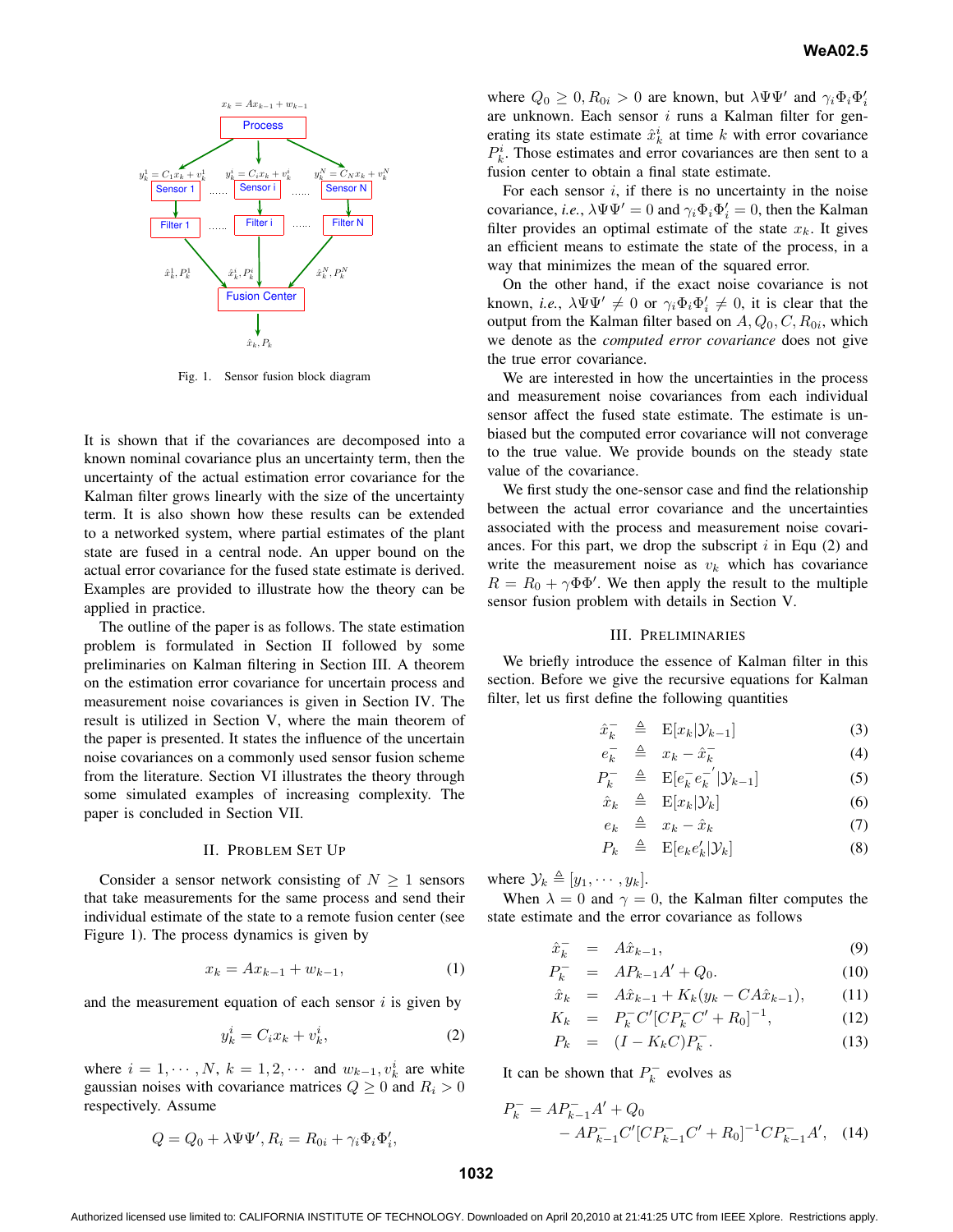and  $P_k$  evolves as

$$
P_k = (K_k CA - A)P_{k-1}(K_k CA - A)' + K_k R_0 K'_k
$$
  
+  $(K_k C - I)Q_0(K_k C - I)'$ . (15)

## IV. KALMAN FILTER WITH UNCERTAINTIES IN PROCESS AND MEASUREMENT NOISE COVARIANCE

In this section, we consider the process and measurement noise covariances take the form as stated in Section II

$$
Q = Q_0 + \lambda \Psi \Psi', \quad R = R_0 + \gamma \Phi \Phi'.
$$

Only  $Q_0$  and  $R_0$  are used in the Kalman filter update equations as  $\lambda \Psi \Psi'$  and  $\gamma \Phi \Phi'$  are unknown. As a result the computed  $P_k$  from (9)-(13) is not the actual error covariance. We define the latter as  $\bar{P}_k$ . Notice that the state estimate  $\hat{x}_k$ still converges to the mean of the process state  $x_k$  as the estimate is unbiased. Define

$$
P_{\infty} \triangleq \lim_{k \to \infty} P_k^-, K \triangleq \lim_{k \to \infty} K_k
$$

which satisfy

$$
P_{\infty} = AP_{\infty}A' + Q_0
$$
  
-AP\_{\infty}C'[CP\_{\infty}C' + R\_0]^{-1}CP\_{\infty}A', (16)  
K = P\_{\infty}C'[CP\_{\infty}C' + R\_0]^{-1}. (17)

Further define, if the limit exists,

$$
\bar{P}_{\infty}(\lambda,\gamma)=\bar{P}_{\infty}\triangleq\lim_{k\rightarrow\infty}\bar{P}_k.
$$

Then we have the following result.

*Theorem 1:* Assume  $(C, A)$  observable and  $(A, Q_0^{\frac{1}{2}})$  controllable. Then  $\bar{P}_{\infty} \geq 0$  is the unique solution to the following discrete time Lyapunov equation

$$
\bar{P}_{\infty} = (KCA - A)\bar{P}_{\infty}(KCA - A)' + KR_0K'
$$
  
+  $\lambda (KC\Psi - \Psi)(KC\Psi - \Psi)' + \gamma K\Phi\Phi'K'$   
+  $(KC - I)Q_0(KC - I)'$  (18)

Moreover,

$$
\bar{P}_{\infty}(\lambda, \gamma) = \bar{P}_{\infty}(0, 0) + \lambda V_1 + \gamma V_2
$$

where

$$
M = (KC\Psi - \Psi)(KC\Psi - \Psi)'
$$
  
\n
$$
V_1 = \sum_{k=0}^{\infty} (KCA - A)^k M (KCA - A)^{k}.
$$
  
\n
$$
V_2 = \sum_{k=0}^{\infty} (KCA - A)^k K \Phi \Phi' K' (KCA - A)^{k}.
$$

The second part of the theorem tells us the actual error covariance grows linearly as a function of the uncertainties of the process and measurement noise covariances. We need a few tools before proving this theorem.

*Lemma 2:* Consider the discrete-time Lyapunov equation

$$
HXH' - X + M = 0,
$$

where  $M$  is hermitian. Then the following are true. 1) If  $H$  is stable, then  $X$  is unique and Hermitian and

$$
X = \sum_{k=0}^{\infty} H^k M H'^k.
$$

2) If H is stable and  $M > 0$  (or  $M > 0$ ), then X is unique, Hermitian and  $X > 0$  (or  $X \ge 0$ ).

*Proof:* The proof is omitted as this is from the standard analysis of discrete time Lyapunov equation.

*Lemma 3:* Suppose that  $\overline{X} \in \mathbb{R}^{m \times n}$  and  $Y \in \mathbb{R}^{n \times m}$  with  $m \leq n$ . Then YX has the same eigenvalues as XY, counting multiplicity, together with an additional  $n - m$  eigenvalues equal to 0.

*Proof:* See [15], Theorem 1.3.20, page 53. *Lemma 4:* Consider the discrete time Riccati Equation (14) where  $P_0^- \ge 0$  is arbitrary. Assume the pair  $(C, A)$ is observable, and  $(A, Q_0^{\frac{1}{2}})$  is controllable. Then

1) There exists a  $P \ge 0$  such that for all  $P_0^- \ge 0$ ,

$$
\lim_{k \to \infty} P_k^- = P.
$$

Furthermore,  $P$  is the unique solution of the algebraic matrix equation

$$
P = A(P - PC'[CPC' + R_0]^{-1}CP)A' + Q_0
$$

within the class of positive semidefinite symmetric matrices. 2) The eigenvalues of the matrix

$$
D = A' - C'[CPC' + R_0]^{-1}CPA'
$$

are strictly within the unit circle.

*Proof:* See [16], Proposition 4.4.1, page 145, with slight modification of the parameters (*i.e.*, replacing A with A′ and  $B$  with  $C'$ .

We have defined  $\bar{P}_k$  as the actual error covariance and we will derive the update equation for  $\bar{P}_k$  below. Notice that as long as the parameters  $(A, C, Q_0, R_0)$  are given, the a priori estimation error covariance  $P_k^-$  is updated recursively according to Equ (14), and the Kalman gain  $K_k$  is then updated according to Equ (12). Those two update steps do not depend on  $\lambda \Psi \Psi'$  or  $\gamma \Phi \Phi'$ .

From Equ (11), we expand  $y_k - CA\hat{x}_k$  to get

$$
\hat{x}_k = A\hat{x}_{k-1} + K_k(CAe_{k-1} + Cw_{k-1} + v_k),
$$

where as before  $K_k$  is given by Equ (12) and  $P_k^-$  is given by Equ (14). We can then write

$$
e_k = Ae_{k-1} + w_{k-1} - K_k(CAe_{k-1} + Cw_{k-1} + v_k).
$$

Since the actual process and measurement noise covariances are given by

$$
E[w_{k-1}w'_{k-1}] = Q_0 + \lambda \Psi \Psi', \quad E[v_k v'_k] = R_0 + \gamma \Phi \Phi',
$$

we have

P¯

$$
\begin{array}{rcl}\n\bar{P}_k & = & \mathbf{E}[e_k e'_k] \\
& = & A\bar{P}_{k-1}A' + Q_0 + \lambda \Psi \Psi' + K_k(CA\bar{P}_{k-1}A'C' + \\
& + CQ_0C' + \lambda C\Psi\Psi'C' + R_0 + \gamma \Phi\Phi')K'_k \\
& - A\bar{P}_{k-1}A'C'K'_k - K_kCA\bar{P}_{k-1}A' \\
& -(Q_0 + \lambda \Psi\Psi')C'K'_k - K_kC(Q_0 + \lambda \Psi\Psi').\n\end{array}
$$

**1033**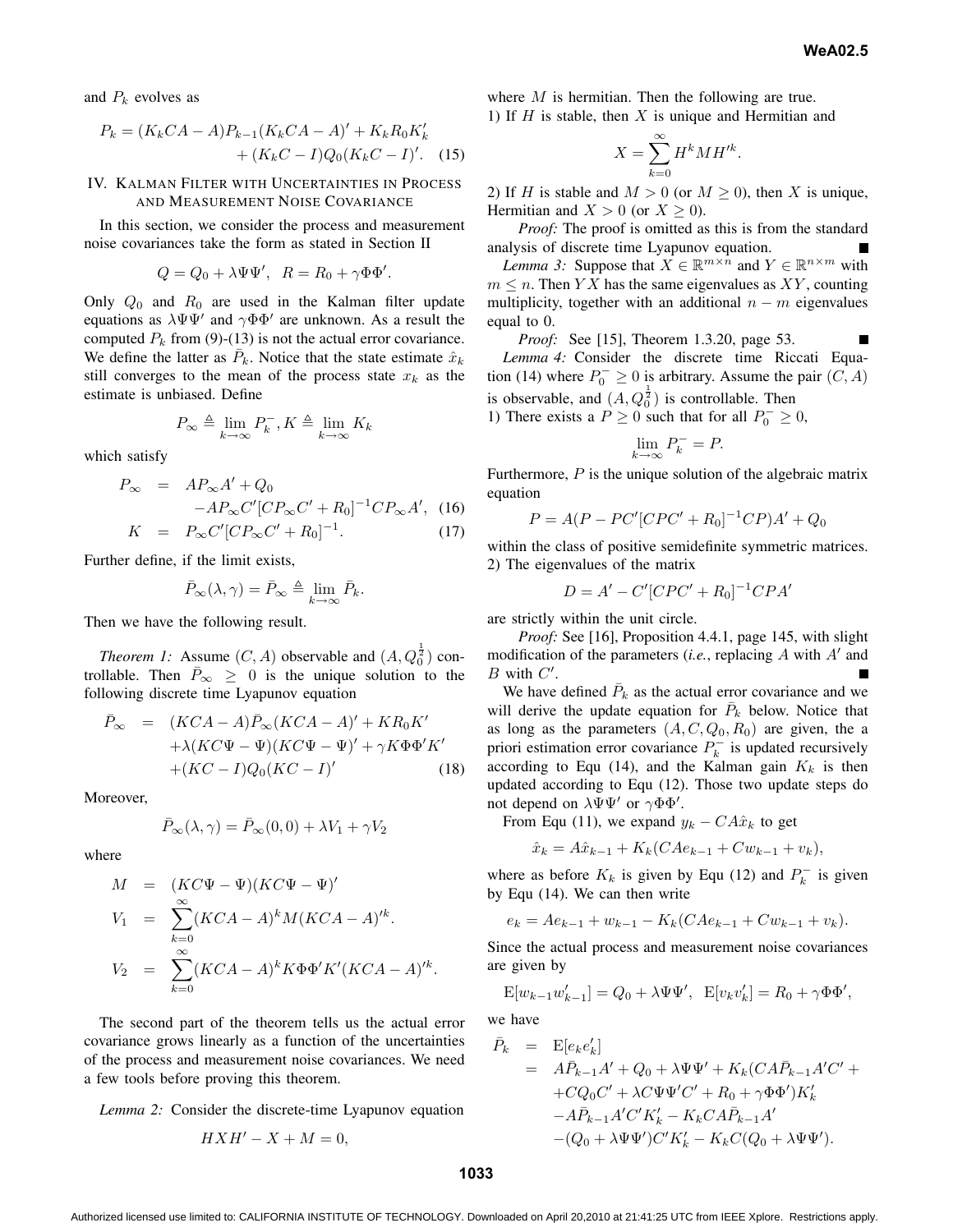After some simplification, we can write  $\bar{P}_k$  as

$$
\bar{P}_k = (K_k CA - A)\bar{P}_{k-1}(K_k CA - A)' + K_k R_0 K'_k \n+ (K_k C - I)Q_0(K_k C - I)' + \gamma K_k \Phi \Phi' K'_k \n+ \lambda (K_k C \Psi - \Psi)(K_k C \Psi - \Psi').
$$
\n(19)

Now we are ready to prove Theorem 1.

*Proof:* First notice that if  $(C, A)$  observable and  $(A, Q_0^{\frac{1}{2}})$  controllable, Equ (16)-(17) have unique solutions  $P_{\infty}$  and K from part one of Lemma 4. It remains to show that  $\bar{P}_{\infty}$  exists for any  $\lambda \Psi \Psi' \ge -Q_0$  and any  $\gamma \Phi \Phi' \ge -R_0$ . We first show that  $KCA - A = (KC - I)A$  is stable, which is equivalent to show that  $A(KC - I) = AKC - A$  is stable. The equivalence is due to Lemma 3. Since  $X \in \mathbb{R}^{n \times n}$  is stable iff  $-X'$  is stable,  $KCA - A$  is stable is then further equivalently to  $-(AKC - A)$ ' is stable.

$$
-(AKC - A)' = A' - C'K'A'
$$
  
= A' - C'[CPC' + R<sub>0</sub>]<sup>-1</sup>CPA'

By part two of Lemma 4, the above matrix is stable, which proves  $KCA - A$  is stable. As a consequence, Lemma 2 guarantees  $\bar{P}_{\infty}(\lambda, \gamma) \geq 0$  exists and is unique for any  $\lambda \Psi \Psi' \geq -Q_0$  and any  $\gamma \Phi \Phi' \geq -R_0$ .

Since  $(KCA - A)$  is stable, it is clear that the second part of the theorem is true from Lemma 2.

*Corollary* 5: 1) If  $\lambda_1 \leq \lambda_2$  and  $\gamma_1 \leq \gamma_2$ , then

$$
\bar{P}_{\infty}(\lambda_1, 0) \le \bar{P}_{\infty}(\lambda_2, 0), \text{ and } \bar{P}_{\infty}(0, \gamma_1) \le \bar{P}_{\infty}(0, \gamma_2).
$$
  
2) If  $-Q_0 \le \lambda \Psi \Psi' \le 0$  and  $-R_0 \le \gamma \Phi \Phi' \le 0$ , then

$$
\bar{P}_{\infty}(\lambda, \gamma) \le \bar{P}_{\infty}(0, 0).
$$

 $\bar{P}_{\infty}(\lambda, \gamma) \ge \bar{P}_{\infty}(0, 0).$ 

3) If  $\lambda \Psi \Psi' \ge 0$  and  $\gamma \Phi \Phi' \ge 0$ , then

*Proof:* 1)

$$
\bar{P}_{\infty}(\lambda_2, 0) - \bar{P}_{\infty}(\lambda_1, 0) = \bar{P}_{\infty}(\lambda_2 - \lambda_1, 0) \ge 0
$$
  

$$
\bar{P}_{\infty}(0, \gamma_2) - \bar{P}_{\infty}(0, \gamma_1) = \bar{P}_{\infty}(0, \gamma_2 - \gamma_1) \ge 0
$$

2) Notice that if  $-Q_0 \leq \lambda \Psi \Psi' \leq 0$  and  $-R_0 \leq \gamma \Phi \Phi' \leq 0$ , then  $\lambda V_1 \leq 0$  and  $\gamma V_2 \leq 0$  where  $V_1$  and  $V_2$  are defined in Theorem 1. Hence we have

$$
\bar{P}_{\infty}(\lambda, \gamma) = \bar{P}_{\infty}(0, 0) + \lambda V_1 + \gamma V_2 \le \bar{P}_{\infty}(0, 0).
$$

3) The third part is similar to the second part.

*Remark 6:* Part two of Corollary 5 tells us that if the actual process and measurement noise covariances  $(Q_0 + \gamma \Psi \Psi')$ and  $R_0 + \lambda \Phi \Phi'$  are smaller than the nominal ones used in the Kalman filter, the actual estimation error covariance will be smaller than the output from the Kalman filter. Therefore it is always better to over estimate the noise covariances than under estimate them as long as the over estimated noise covariances satisfy the required performance. This can be explained as follows. For general Kalman filter,  $P_k$  is a function of  $K_k$  as well as  $Q_0, R_0, P_k$  is minimized for the  $K_k$  given by Equ (12), assuming  $Q_0$  and  $R_0$  are fixed. In our analysis,  $K_k$  is the same for different noise covariances. It is then true that  $P_k$  will be smaller for the the one having smaller noise covariances.

# V. SENSOR FUSION IN A SENSOR NETWORK

In this section, we apply the previous results to the sensor fusion problem in a sensor network stated in Section II. We get an upper bound on the fused state estimation error. For each sensor  $i = 1, \dots, N$ , the associated variables (defined as in Section IV) are  $(\hat{x}_k^i, e_k^i, P_k^i, \bar{P}_k^i, P_\infty^i, \bar{P}_\infty^i, V_1^i, V_2^i)$ . Let the fused state estimate at time k be  $\hat{x}_k$ . For ease of notation, let us define

$$
J \triangleq \sum_{i=1}^{N} (P_k^i)^{-1},
$$
  

$$
F_i \triangleq \left[ I + \sum_{j=1, j \neq i}^{N} P_k^i (P_k^j)^{-1} \right]^{-1}
$$

It can be showed that  $\sum_{i=1}^{N} F_i = I$ .

Assuming no uncertainties associated with the process or the measurement noise covariances, the optimal combined estimate can be computed using the general fusion formula [9]

$$
\hat{x}_k = J^{-1} \left[ \sum_{i=1}^N (P_k^i)^{-1} \hat{x}_k^i \right] = \sum_{i=1}^N F_i \hat{x}_k^i.
$$
 (20)

Now assume the uncertainties exist so that the actual error covariances  $\bar{P}_k^i \neq P_k^i$ . The fusion center still makes use of the fusion rule (20). We have the following result regarding the actual error covariance of the fused estimate.

*Theorem 7:* The actual error covariance  $\bar{P}_k$  from the fusion rule (20) satisfies

$$
\bar{P}_k \le \tilde{P}_k \tilde{P}_k'
$$
\n(21)

.

where

$$
\tilde{P}_k = \sum_{i=1}^N F_i (\bar{P}_k^i)^{\frac{1}{2}}.
$$

*Proof:* We can write the state estimation error as

$$
e_k = \left(\sum_{i=1}^N F_i\right) x_k - \sum_{i=1}^N F_i \hat{x}_k^i
$$

$$
= \sum_{i=1}^N F_i e_k^i.
$$

Therefore we have

$$
\begin{array}{rcl}\n\bar{P}_k & = & \mathrm{E}[e_k e'_k] \\
& = & \sum_{i=1}^N \sum_{j=1}^N F_i \mathrm{E}[e_k^i e_k^{j'}] F'_j \\
& \leq & \sum_{i=1}^N \sum_{j=1}^N F_i (\mathrm{E}[e_k^i e_k^{i'}])^{\frac{1}{2}} (\mathrm{E}[e_k^j e_k^{j'}])^{\frac{1}{2}} F'_j \\
& = & \left[ \sum_{i=1}^N F_i (\bar{P}_k^i)^{\frac{1}{2}} \right] \left[ \sum_{i=1}^N F_i (\bar{P}_k^i)^{\frac{1}{2}} \right]'\n\end{array}
$$

**1034**

Authorized licensed use limited to: CALIFORNIA INSTITUTE OF TECHNOLOGY. Downloaded on April 20,2010 at 21:41:25 UTC from IEEE Xplore. Restrictions apply.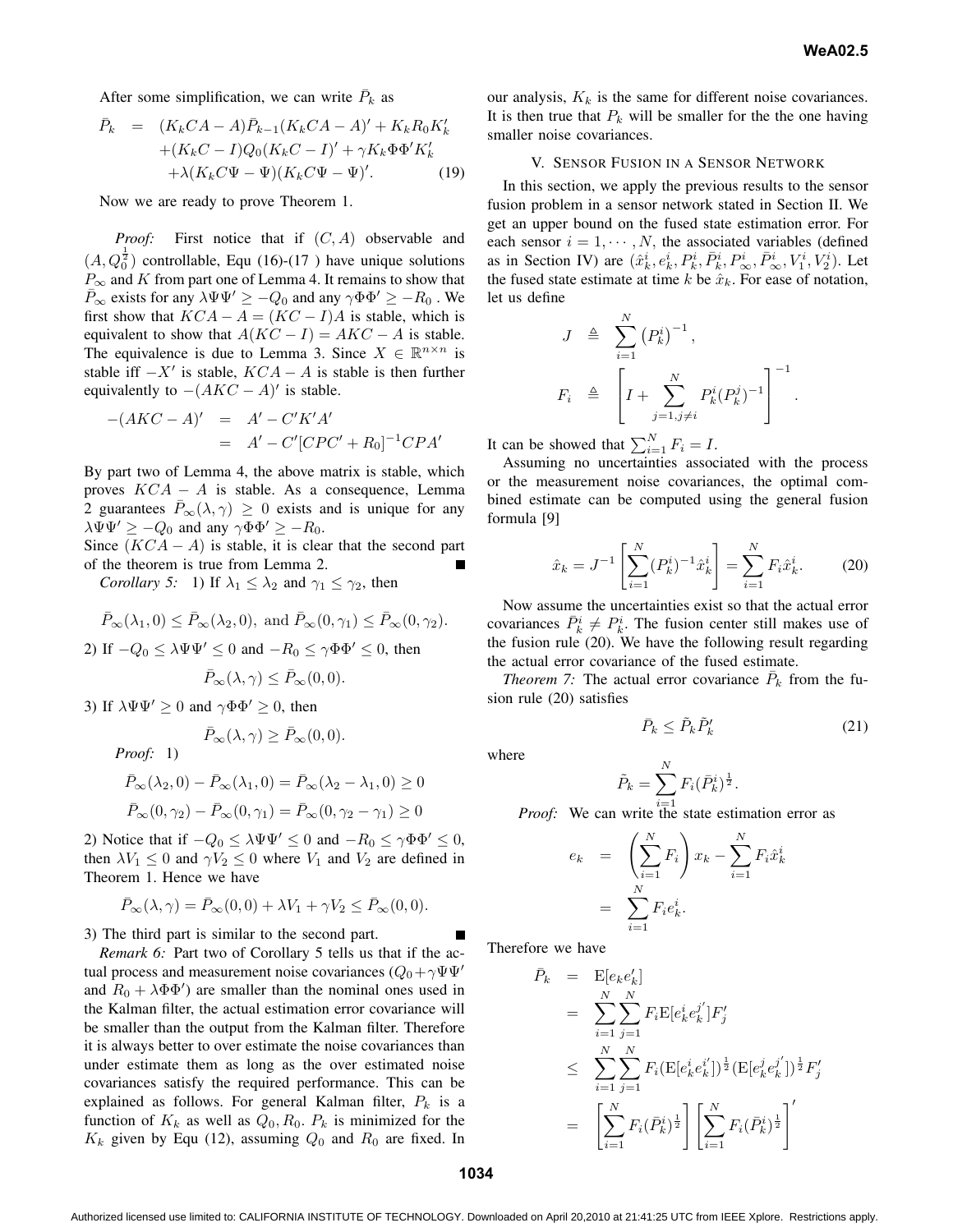where the inequality comes from Cauchy-Schwartz Inequality.

Let us define

$$
F_{\infty}^{i} \triangleq \left[I + \sum_{j=1, j \neq i}^{N} P_{\infty}^{i} (P_{\infty}^{j})^{-1}\right]^{-1}.
$$
  

$$
\tilde{P}_{\infty}(\lambda, \gamma_{1}, \cdots, \gamma_{N}) \triangleq \sum_{i=1}^{N} F_{\infty}^{i} (\bar{P}_{\infty}^{i}(0, 0) + \lambda V_{1}^{i} + \gamma_{i} V_{2}^{i})^{\frac{1}{2}}.
$$

*Corollary 8:* The actual error covariance in the steady state  $\bar{P}_{\infty}$  is related to  $\tilde{P}_{\infty} = \tilde{P}_{\infty}(\lambda, \gamma_1, \cdots, \gamma_N)$  as

$$
\bar{P}_{\infty} \le \tilde{P}_{\infty} \tilde{P}_{\infty}'.\tag{22}
$$

Corollary 8 shows how the uncertainties in the individual sensors affect the fused estimate in the steady state. If the sensor measurements are less correlated, the upper bound is tight.

### VI. EXAMPLES AND SIMULATIONS

In this section, we provide three examples to demonstrate the theory developed so far. Example 9 considers the single sensor case and it corresponds to the results in Section IV. Example 10 considers the two sensor case and is an illustration for the results in Section V. We use the following nominal parameters for the Kalman filter in both examples.

$$
A = \begin{bmatrix} 1 & 0 & 0.5 & 0 \\ 0 & 1 & 0 & 0.5 \\ 0 & 0 & 1 & 0 \\ 0 & 0 & 0 & 1 \end{bmatrix}
$$
  
\n
$$
Q_0 = \begin{bmatrix} 0.0256 & 0.0039 & 0.0625 & 0.0156 \\ 0.0039 & 0.0256 & 0.0156 & 0.0625 \\ 0.0625 & 0.0156 & 0.2600 & 0.0625 \\ 0.0156 & 0.0625 & 0.0625 & 0.2600 \end{bmatrix}
$$
  
\n
$$
C = \begin{bmatrix} 1 & 0 & 0 & 0 \\ 0 & 1 & 0 & 0 \\ 0 & 1 & 0 & 0 \end{bmatrix}, R_0 = \begin{bmatrix} 1 & 0 & 0 \\ 0 & 1 & 0 \\ 0 & 1 & 0 \end{bmatrix}
$$

The example is taken from [13] with slight modification of the process and measurement noise covariances. In order to visualize general vector cases, we plot the squared norm of the estimation errors and the trace of the computed error covariances.

*Example* 9: In this example, we choose  $\lambda \Psi \Psi' = 0.1I$ and  $\gamma \Phi \Phi' = 2I$ , therefore the actual noise covariances are bigger than the ones used in the Kalman filter. As a result the actual error covariance  $\text{Tr}(\bar{P}_k)$  is bigger than the computed error covariance  $\text{Tr}(P_k)$  from the Kalman filter. This can be seen from Figure 2. We also plot the running average 1  $\frac{1}{k} \sum_{i=1}^{k} |e_k|^2$  in the figure and we can see that this empirical average value converges to  $\text{Tr}(\bar{P}_k)$ .

*Example 10:* In this example, the nominal parameters of the two sensors are

$$
C_1 = C_2 = \begin{bmatrix} 1 & 0 & 1 & 0 \\ 0 & 1 & 0 & 1 \end{bmatrix}
$$
  
\n
$$
R_{01} = \begin{bmatrix} 3 & 0 \\ 0 & 0.1 \end{bmatrix}, R_{02} = \begin{bmatrix} 0.1 & 0 \\ 0 & 5 \end{bmatrix}
$$



Fig. 2. Relationship between  $P_k$  and  $\bar{P}_k$ 

Notice that sensor 1 has less noise in its second output and sensor 2 has less noise in its first component. The fused estimate should therefore be better than any individual sensor, which is seen from Figure 3, where we choose  $\gamma_1 \Phi_1 \Phi'_1 = \gamma_2 \Phi_2 \Phi'_2 = I$  and  $\lambda \Psi \Psi' = 0.1I$ .



Fig. 3. Individual and fused estimates

We provide a plot below showing how the upper bound varies as the uncertainty  $\gamma_1 \Phi_1 \Phi'_1$  of  $R_1$  increases (see Figure 4, legend for each subplot is the same as in Figure 3). It is clear that the upper bound increases as well. It is also see from the plot that, if the uncertainties in  $R_1$  is small enough, it is guaranteed that the fused state is better than any individual ones. Once the uncertainties in sensor 1 is bigger than certain value, it is then not guaranteed that the fused state is better than using sensor 2 alone. We leave it to the future work to analytically find out this threshold value for guaranteed better fused performance due to the limited time and space here.

*Example 11:* A Kalman filter for estimating the road grade based on uncertain GPS readings is developed and tested in [4]. The structure of the system is similar to the setup of this paper and the uncertainty of the sensor readings,